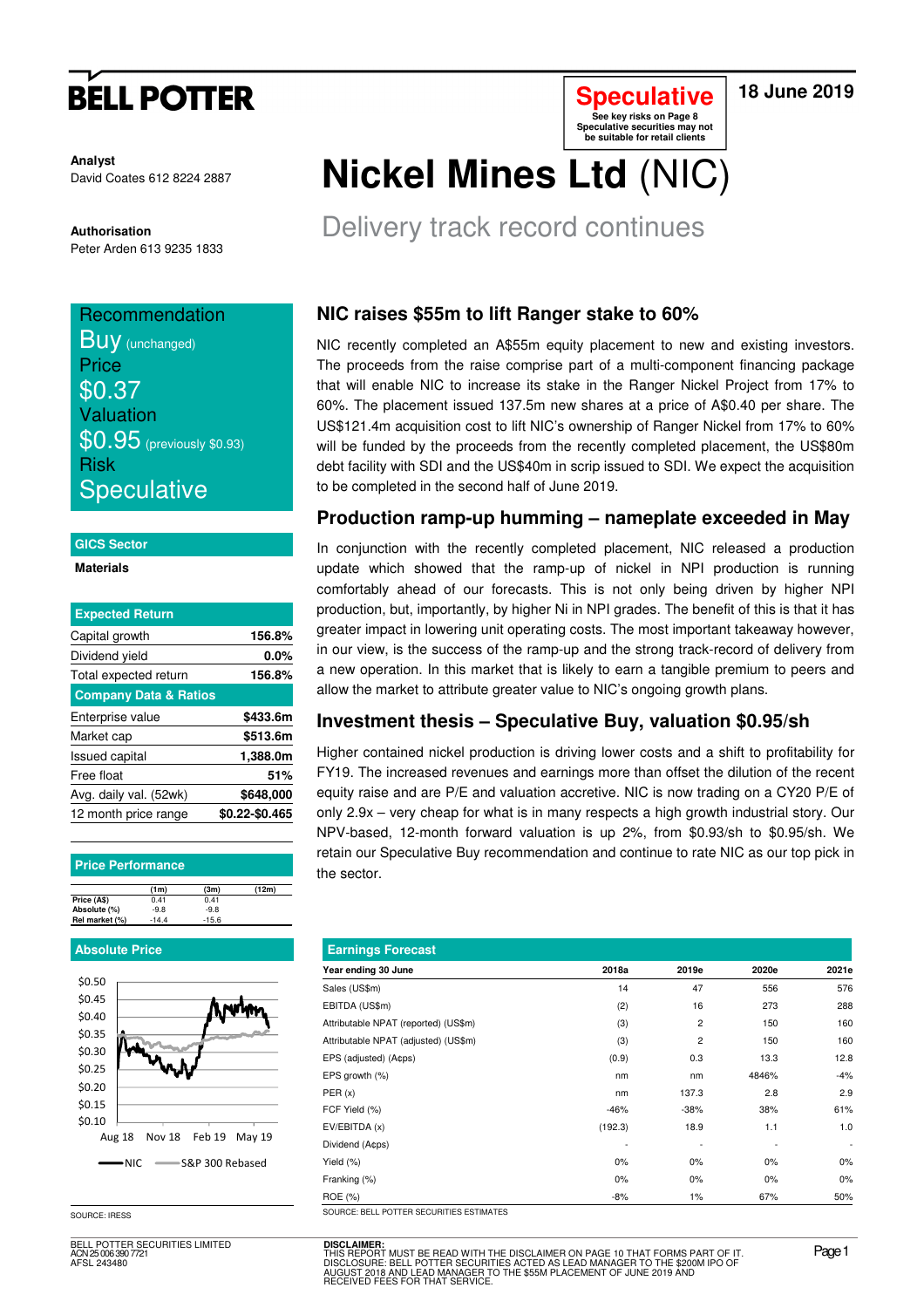# **Delivery track record continues**

### **NIC raises \$55m to lift Ranger stake to 60%**

NIC recently completed an A\$55m equity placement to new and existing investors. The proceeds from the raise comprise part of a multi-component financing package that will enable NIC to increase its stake in the Ranger Nickel Project from 17% to 60%. The Placement issued 137.5m new shares at a price of A\$0.40 per share.

This Placement comes ahead of the scrip component of the acquisition consideration, which will see US\$40m of new shares issued to Shanghai Decent Investments (SDI) at a price of A\$0.41 per share. This is expected to be completed the second half of June 2019, at which time SDI's ownership in NIC will increase to approximately 18.1%.

NIC also recently signed a binding debt Term Sheet with Decent Investment International (Decent) an associate of SDI, for a secured debt facility of US\$80m maturing in May 2024 and carrying an interest rate of 6% plus the greater of (i) 3-Month US\$ LIBOR or (ii) 2.5%pa. This is the debt component of the financing package.

The US\$121.4m acquisition cost to lift NIC's ownership of Ranger Nickel from 17% to 60% will therefore be funded by the US\$80m debt facility, US\$40m in scrip issued to SDI and US\$1.4m from the completed placement. The funds raised beyond the US\$121.4m will be used to fast-track a number of development initiatives at NIC's 80% owned Hengjaya Mine and for general working capital purposes.

### **Production ramp-up humming – nameplate exceeded in May**

In conjunction with the recently completed \$55m placement, NIC released a production update which showed that the ramp-up of nickel in NPI production is running comfortably ahead of our forecasts. This is not only being driven by higher NPI production, but, importantly, by higher Ni in NPI grades. The benefit of this is that it has greater impact in lowering unit operating costs. It means that, in terms of contained nickel, the Hengjaya lines produced 1,518t Ni equivalent in May, exceeding their nameplate capacity of 1,375t Ni by 10%. Back-calculating from the higher Ni grades indicates that actual NPI production was still ramping up to nameplate in May, but ahead of our forecasts.

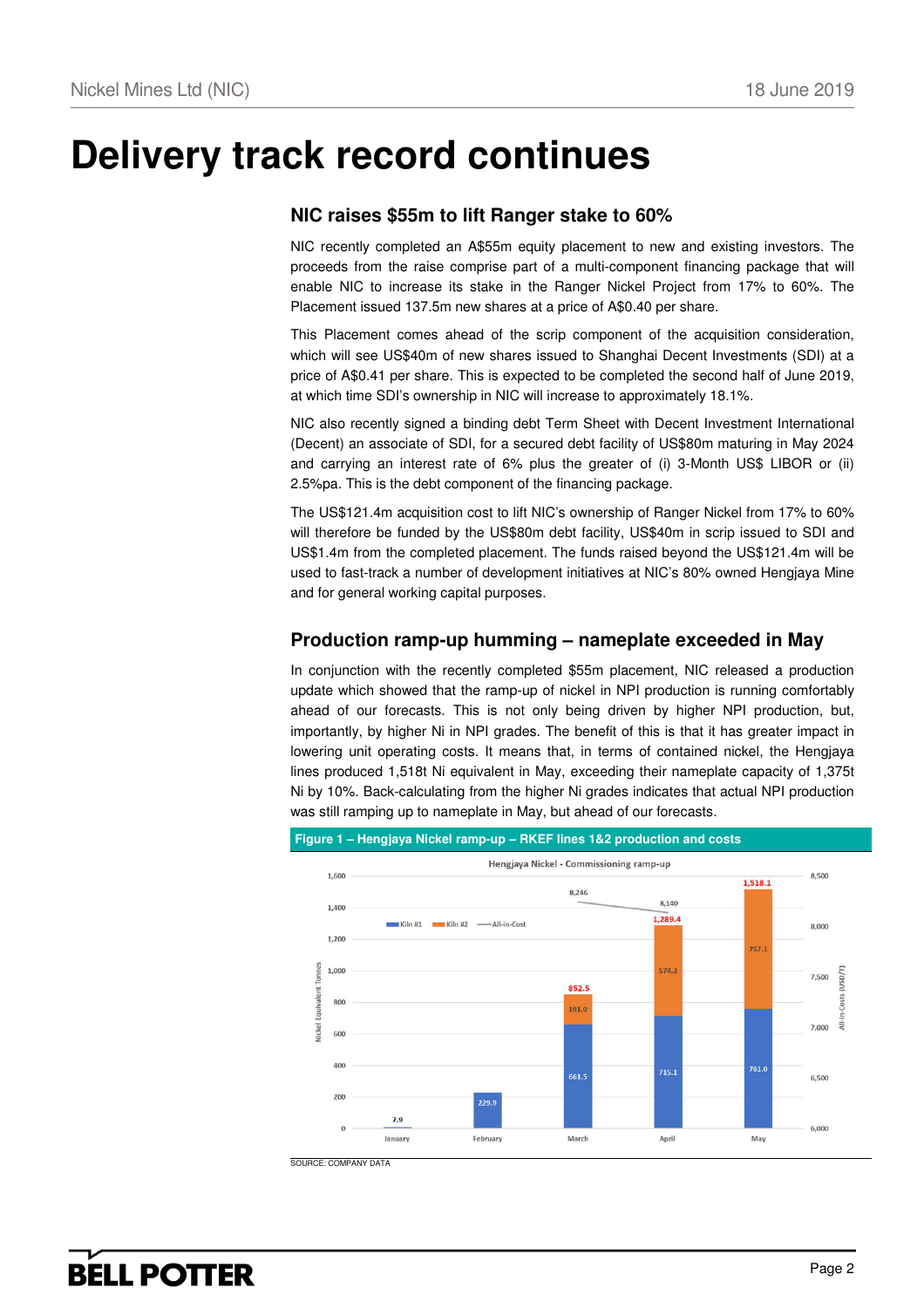Since commencing production, the Hengjaya RKEF lines have achieved average Ni in NPI grades in excess of 13.5% Ni, compared with our base case assumption of 11% Ni. We have now allowed for higher Ni in NPI grades in our modelled assumptions (average 12.8% to end CY19, inclusive of grades reported to date), though we do not extrapolate the higher grades far beyond CY2019. Together with the other production data our analysis indicates:

- CY2019 production is tracking  $~40\%$  ahead of our forecast ramp-up rates an excellent start to an already ahead-of-schedule ramp-up;
- All-In-Costs have potential to drop below US\$8,000/t in the June quarter (vs our previous ~US\$8,100/t forecast);
- NIC looks likely to swing into a net profit (from a small net loss) in CY2019 a great result for a company with its main asset in production ramp-up; and
- Should the high Ni in NPI grade continue, it will have a material positive benefit on our longer-term forecasts and valuation.

The increased revenues and earnings more than offset the dilution of the recent equity raise and are P/E and valuation accretive. NIC is now trading on a CY20 P/E of only 2.8x – very cheap for what is in many respects a high growth industrial story.

The most important takeaway however, in our view, is the success of the ramp-up and the strong track-record of delivery from a new operation. In this market that is likely to earn a tangible premium to peers and allow the market to attribute greater value to NIC's ongoing growth plans.

Our last indicative commissioning and production schedule for the Hengjaya RKEF lines is summarised below:

| Table 1 – Indicative RKEF ramp-up schedule as per Bell Potter assumptions |           |           |  |  |  |  |  |
|---------------------------------------------------------------------------|-----------|-----------|--|--|--|--|--|
| Hengjaya Nickel RKEF Line ramp-up                                         | Line 1    | Line 2    |  |  |  |  |  |
| First production                                                          | 01-Feb-19 | 15-Mar-19 |  |  |  |  |  |
| +8 weeks 80%                                                              | 29-Mar-19 | 10-May-19 |  |  |  |  |  |
| +8 weeks 100%                                                             | 24-May-19 | 05-Jul-19 |  |  |  |  |  |

SOURCE: BELL POTTER SECURITIES ESTIMATES

First production from the Ranger RKEF lines was also reported to have been achieved on 30 May 2019. This was ~3 weeks behind our accelerated schedule, but is still ~5 months ahead of our original schedule. We can also see from the ramp-up progress at the Hengjaya lines that some of this ground may be made up.

### **Sulawesi floods – no material disruption**

We note reports late last week of flooding on the island of Sulawesi in Indonesia, where NIC's operations are located. We have spoken with the company, which has indicated there has been no material disruption resulting from the flooding.

It is important to understand that there are two separate entities that make up NIC's operations in Indonesia:

1) The IMIP industrial park where the RKEF (NPI production) operations are located. Operations here have continued essentially without disruption. The IMIP maintains large stockpiles of key inputs (laterite ore for NPI and coal for power) which come from multiple sources. The IMIP operations make up 94% of our valuation.

2) The Hengjaya Mine (HM) where laterite nickel ore is mined and shipped to the IMIP. The HM makes up 4% of our valuation. Production in the month of June has been impacted, but the rest of the quarter has gone to plan. We have modelled lower production for the June quarter as a result and incorporated it into our forecasts.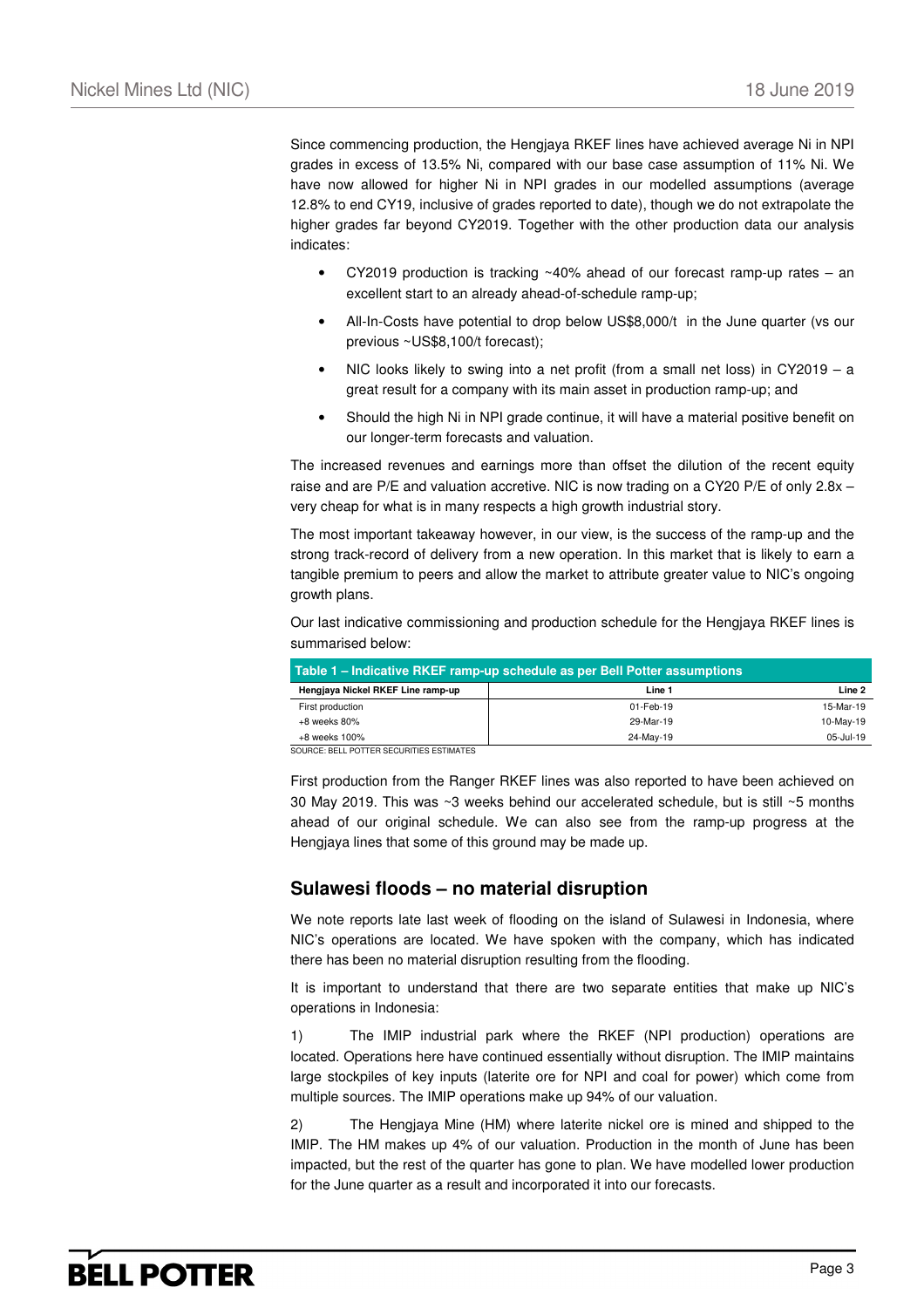Given our knowledge of the operations, this is very much in line with our expectations of such an event and should not have a material impact on NPI production – the key value driver for NIC.

Copied below is a rainfall chart for the Morowali locality – you can see that while the latest rainfall event is significant, it is far from being a major outlier.

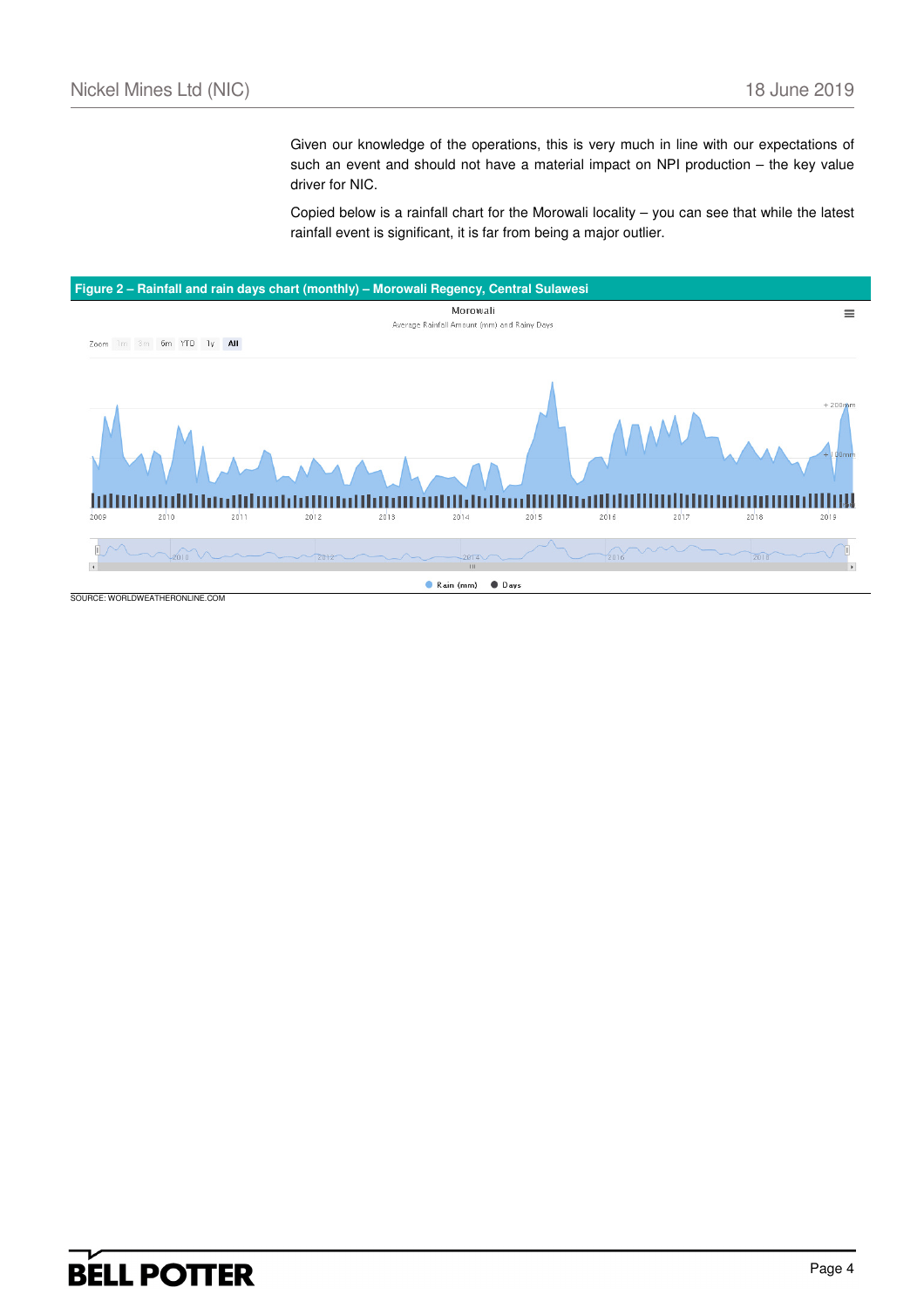### **Changes to our forecasts**

In reflecting the updated funding proposal, we make the following changes to our modelled assumptions:

- Updated NIC's capital structure for the recently completed A\$55m placement and adjust our pricing for the planned scrip component of the Ranger Nickel acquisition;
- Updated our production forecasts to reflect the ahead-of-schedule performance at Hengjaya Nickel RKEF lines, including making an allowance for higher Ni in NPI grades through CY19; and
- We lower our June quarter laterite nickel ore production assumption from NIC's Hengjaya Mine.

#### The resulting changes to our forecasts and valuation are summarised in the table below:

| Table 2 - Changes to our FY forecasts |                          |               |               |               |               |               |        |               |               |
|---------------------------------------|--------------------------|---------------|---------------|---------------|---------------|---------------|--------|---------------|---------------|
|                                       | <b>Previous</b>          |               |               | <b>New</b>    |               |               | Change |               |               |
| Year end 30 June                      | <b>Jun-19</b>            | <b>Jun-20</b> | <b>Jun-21</b> | <b>Jun-19</b> | <b>Jun-20</b> | <b>Jun-21</b> | Jun-19 | <b>Jun-20</b> | <b>Jun-21</b> |
| Prices & currency                     |                          |               |               |               |               |               |        |               |               |
| Nickel price (US\$/lb)                | 5.83                     | 7.15          | 7.45          | 5.83          | 7.15          | 7.45          | $0\%$  | $0\%$         | 0%            |
| Nickel price (US\$/t)                 | 12,859                   | 15,763        | 16,424        | 12,859        | 15,763        | 16,424        | $0\%$  | $0\%$         | 0%            |
| <b>US\$/A\$</b>                       | 0.72                     | 0.74          | 0.75          | 0.72          | 0.74          | 0.75          | 0%     | $0\%$         | 0%            |
| <b>Production &amp; costs</b>         |                          |               |               |               |               |               |        |               |               |
| Ore mined (Mt, 100%)                  | 668,624                  | 1,460,242     | 1,564,545     | 581,380       | 1,571,656     | 1,564,545     | $-13%$ | 8%            | 0%            |
| Nickel in ore (t, 100%)               | 8,044                    | 16,559        | 17,742        | 7,176         | 17,823        | 17,742        | $-11%$ | 8%            | 0%            |
| Nickel in ore (attributable)          | 6,435                    | 11,591        | 11,177        | 5,741         | 12,476        | 11,177        | $-11%$ | 8%            | 0%            |
| RKEF NPI production (t, 100%)         | 33,372                   | 280,000       | 300,000       | 40,224        | 280,000       | 300,000       | 21%    | $0\%$         | 0%            |
| Contained nickel (t, 100%)            | 3,840                    | 30,800        | 33,000        | 5,390         | 33,150        | 33,000        | 40%    | 8%            | 0%            |
| Contained nickel (t, attributable)    | 1,478                    | 18,480        | 19,800        | 2,075         | 19,890        | 19,800        | 40%    | 8%            | 0%            |
| Cash costs (US\$/t Ni)                | $\tilde{\phantom{a}}$    | 7,805         | 7,974         | $\sim$        | 7,792         | 7,974         | na     | $0\%$         | 0%            |
| AISC (US\$/t Ni)                      | $\overline{\phantom{a}}$ | 7,856         | 8,023         |               | 7,841         | 8,023         | na     | $0\%$         | 0%            |
| Earnings                              |                          |               |               |               |               |               |        |               |               |
| Revenue (attributable, US\$m)         | 35                       | 314           | 347           | 43            | 338           | 347           | 22%    | 8%            | 0%            |
| EBITDA (attributable, US\$m)          | 10                       | 153           | 173           | 15            | 165           | 173           | 43%    | 8%            | $0\%$         |
| NPAT (reported, attributable, US\$m)  | (2)                      | 139           | 160           | 2             | 150           | 160           | na     | 8%            | 0%            |
| EPS (reported) (Acps)                 | (0)                      | 13            | 13            | 0             | 13            | 13            | na     | 6%            | $-3%$         |
| PER(x)                                | (164.4)                  | 3.0           | 2.8           | 137.3         | 2.8           | 2.9           | 301.7  | (0.2)         | 0.1           |
| EPS growth (%)                        | nm                       | nm            | 5%            | nm            | 4846%         | $-4%$         | nm     | nm            | $-9%$         |
| DPS (Acps)                            |                          | $\sim$        |               |               |               |               | na     | na            | na            |
| Yield                                 | 0%                       | 0%            | 0%            | 0%            | 0%            | 0%            | $0\%$  | $0\%$         | $0\%$         |
| NPV (A\$/sh)                          | 0.80                     | 0.93          | 1.19          | 0.82          | 0.95          | 1.18          | 2%     | 2%            | $-1%$         |
| Price Target (A\$/sh)                 |                          | 0.93          |               |               | 0.95          |               |        | 2%            |               |

SOURCE: COMPANY DATA AND BELL POTTER SECURITIES ESTIMATES

Higher contained nickel production is driving lower costs and a shift to profitability for FY19. The increased revenues and earnings more than offset the dilution of the recent equity raise and are P/E and valuation accretive. NIC is now trading on a CY20 P/E of only 2.9x – very cheap for what is in many respects a high growth industrial story.

Our NPV-based, 12-month forward valuation is up 2%, from \$0.93/sh to \$0.95/sh, with the improved performance more than offsetting the equity dilution. With upside of 156.8% from the last closing price, we retain our Speculative Buy recommendation.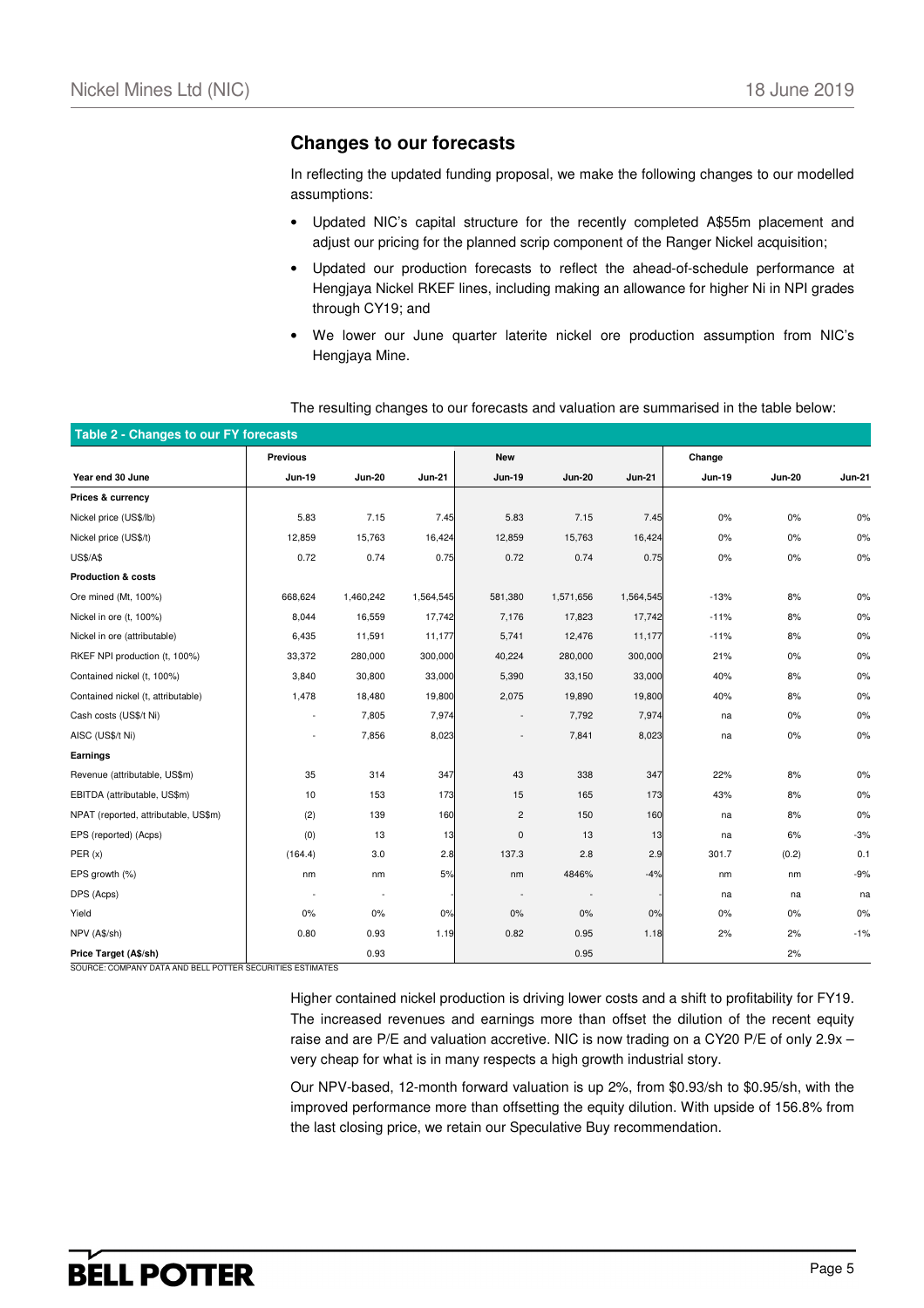## **Upcoming catalysts**

Upcoming catalysts for NIC include:

- Further production updates on ramp-up of the Hengjaya and Ranger Nickel RKEF lines. We anticipate the Hengjaya Lines reaching 100% of nameplate in the June quarter 2019 and the Ranger Lines reaching 80% of nameplate in the September quarter 2019;
- Execution of the acquisition agreement to lift ownership of the Ranger Nickel lines to 60%; and
- The June quarter production and cost report in July 2019.

### **NIC vs the ASX Metals and Mining Index**

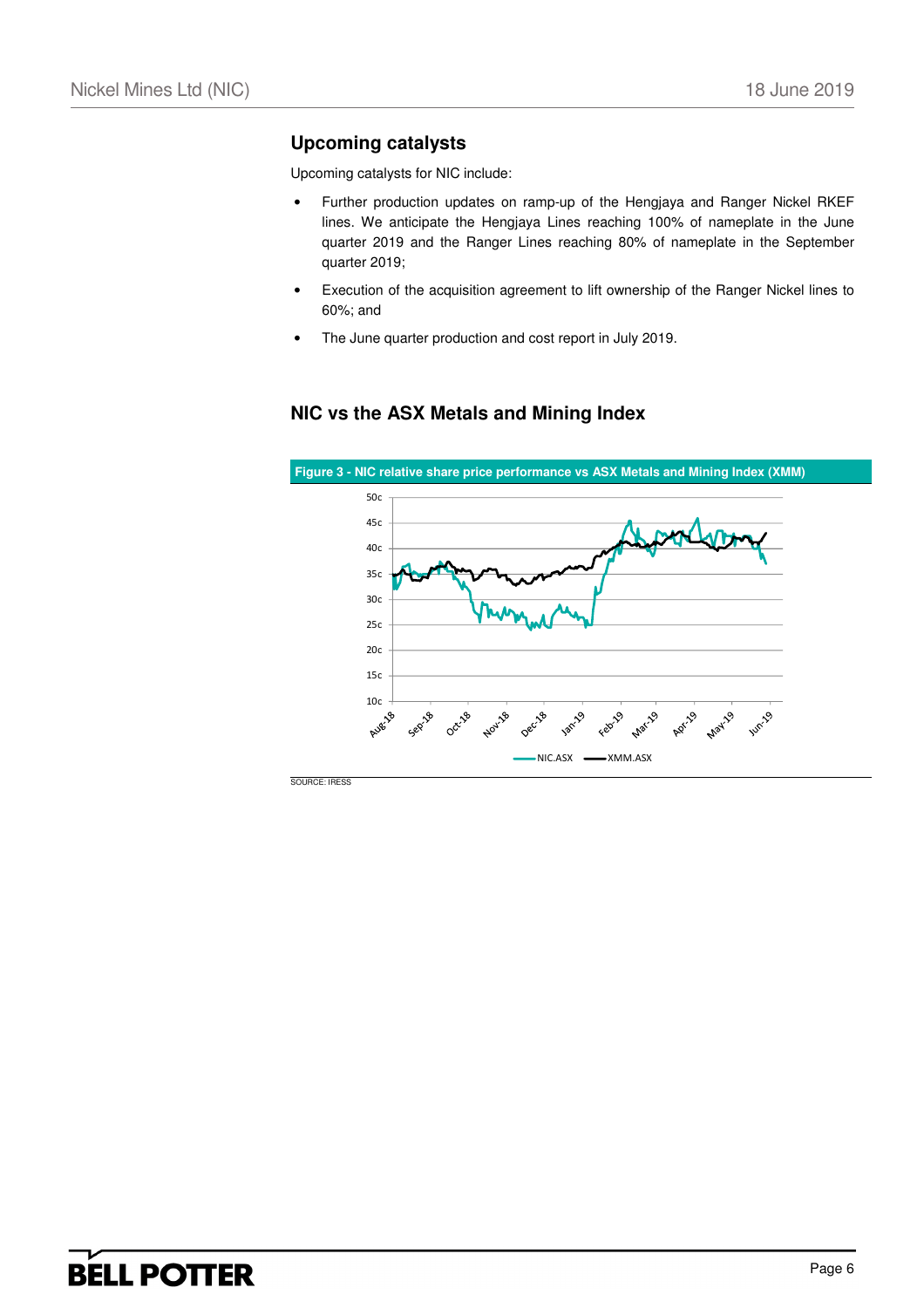# **Nickel Mines Limited (NIC)**

### **Company description: high grade, steady state producer**

Nickel Mines Limited ('Nickel Mines' or 'NIC') is a newly listed ASX company, formed in 2007. Its operations are focused in Central Sulawesi, Indonesia, where it holds a 60% interest two Rotary Kiln Electric Furnace (RKEF) lines (the Hengjaya lines) and a 17% interest in a further two RKEF lines (the Ranger lines) with Shanghai Decent Investments (SDI) a subsidiary of Tsingshan Group, the world's largest stainless steel producer. The RKEF lines are located in an existing, fully integrated stainless steel production facility, the Indonesian Morowali Industrial Park (IMIP), in Central Sulawesi, Indonesia. First production from the Hengjaya Lines was achieved on 31 January 2019 and these are on track to reach nameplate production of 16ktpa nickel in NPI (100% basis) during the June quarter 2019. The Ranger Lines are planned to commence production during the June quarter 2019.

NIC also holds an 80% interest in Hengjaya Mine ('HM'), a high-grade, long-life nickel laterite deposit, also in Central Sulawesi in close proximity to the IMIP. The balance of the asset is owned by NIC's local Indonesian partner. The HM produces Direct Shipping Ore (DSO), the bulk of which is sold into the IMIP facility for the production of Nickel Pig Iron (NPI), a key input into stainless steel production.

### **Investment thesis – Speculative Buy, valuation \$0.95/sh**

Higher contained nickel production is driving lower costs and a shift to profitability for FY19. The increased revenues and earnings more than offset the dilution of the recent equity raise and are P/E and valuation accretive. NIC is now trading on a CY20 P/E of only 2.9x – very cheap for what is in many respects a high growth industrial story. Our NPV-based, 12 month forward valuation is up 2%, from \$0.93/sh to \$0.95/sh. We retain our Speculative Buy recommendation and continue to rate NIC as our top pick in the sector.

### **Valuation: \$0.95/sh**

Our 12-month forward NIC valuation incorporates DCF models of its attributable interests in the Hengjaya laterite nickel ore mine (HM), a 60% interest in the two Hengjaya Nickel RKEF lines and a 60% interest in the two Ranger Nickel RKEF lines. This includes assumptions around funding of the increased interest via the proposed US\$150m package of US\$80m debt and US\$70m of new equity, with US\$40m of this accepted by SDI in consideration for NIC's acquisition of a further 43% in the Ranger Nickel project.

We have constructed a discounted cash flow (DCF) model for NIC's attributable interest in these RKEF lines that are under construction at Tsingshan's IMIP facility and a DCF calculation for NIC's current 80% interest (declining to 49% from FY2023) in the Hengjaya laterite nickel ore mine. We also include a notional value for exploration and development projects, an estimate of corporate overhead costs and NIC's last reported net debt position. Our valuation is calculated on a fully diluted basis. Following the latest update, our valuation stands at \$0.95/sh.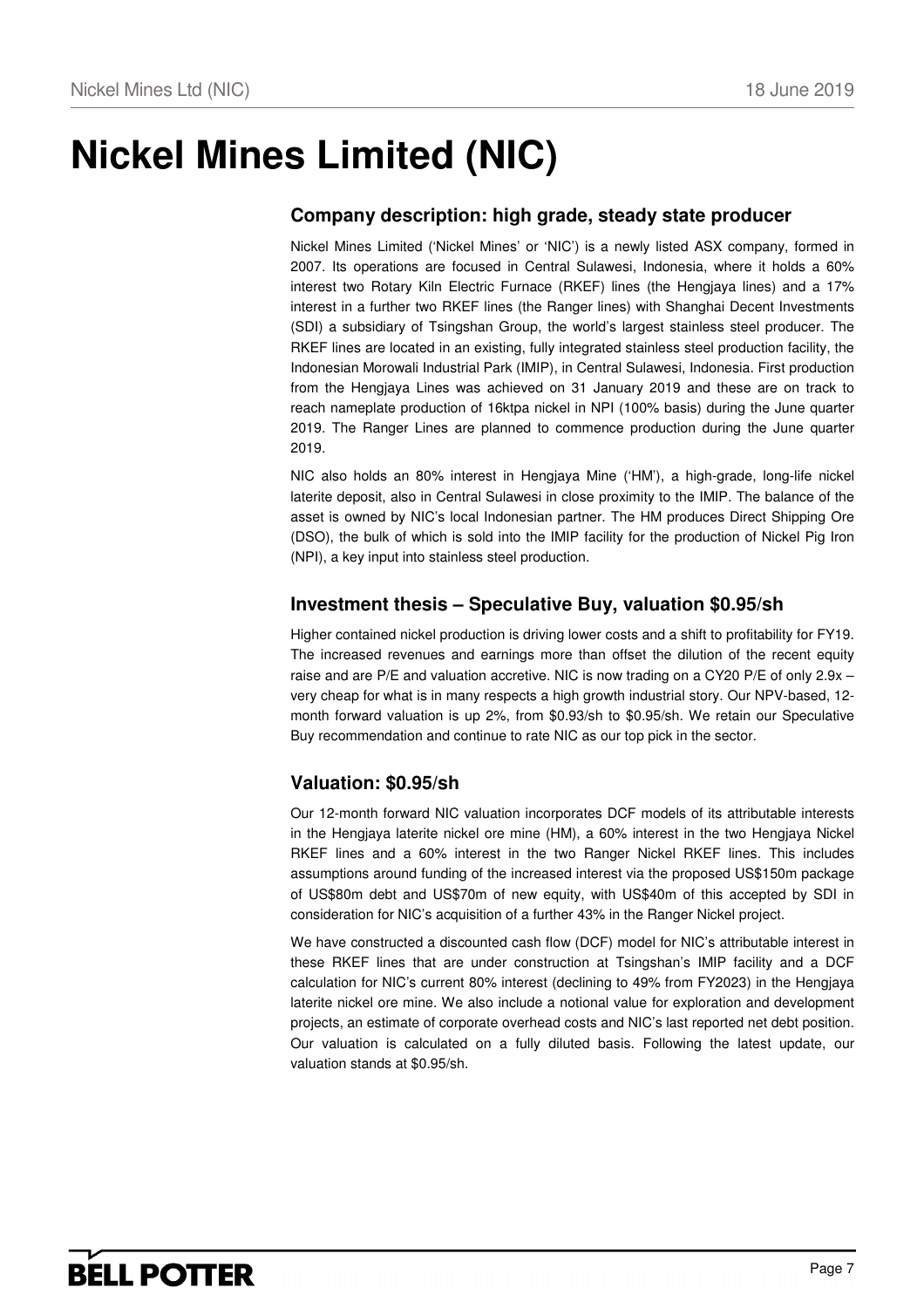### **Risks**

Key risks to our investment case include (but are not limited to):

- **Funding and capital management risks:** Funding and capital management risks can include access to debt and equity finance, maintaining covenants on debt finance, managing dividend payments and managing debt repayments. Exploration and development companies with no sales revenues are reliant on access to equity markets and debt financing to fund the advancement and development of their projects.
- **Operating and development risks:** Mining companies' assets are subject to risks associated with their operation and development. Risks for each company can be heightened depending on method of operation (e.g. underground versus open pit mining) or whether it is a single mine company. Development of mining assets may be subject to receiving permits, approvals timelines or weather events, causing delays to commissioning and commercial production.
- **Operating and capital cost fluctuations:** The cost and availability of exploration, development and mining inputs can fluctuate widely and cause significant differences between planned and actual operating and capital costs. Key operating costs are linked to energy and labour costs as well as access to, and availability of, technical skills, operating equipment and consumables.
- **Commodity price and exchange rate fluctuations:** The future earnings and valuations of exploration, development and producing Resources companies are subject to fluctuations in underlying commodity prices and foreign currency exchange rates.
- **Resource growth and mine life extensions:** The viability of future operations and the earnings forecasts and valuations reliant upon them may depend upon resource and reserve growth to extend mine lives, which is in turn dependent upon exploration success, of which there are no guarantees.
- **Regulatory changes risks:** Changes to the regulation of infrastructure and taxation (among other things) can impact the earnings and valuation of mining companies. NIC's assets are located in Sulawesi, Indonesia, which has in the past implemented regulatory changes related to mining project ownership, fiscal terms and mineral export requirements.
- **Sovereign risks:** Mining companies' assets are subject to the sovereign risks of the jurisdiction within which they are operating. NIC's assets are in Indonesia, a G20 country with one of the largest economies in SE Asia. Its sovereign debt is rated investment grade by the major ratings agencies.
- **Corporate/M&A risks:** Risks associated with M&A activity including differences between the entity's and the market's perception of value associated with completed transactions. NIC is the junior partner co-investing in production assets with a large, privately owned Chinese company. The strength and cohesiveness of this relationship over the long term has the potential to both add and reduce value to the partnership. One of the key mitigating factors in this respect has been the investment of a combined US\$50m by SDI and Wanlu Investments (US\$26m and US\$24m respectively) into NIC equity.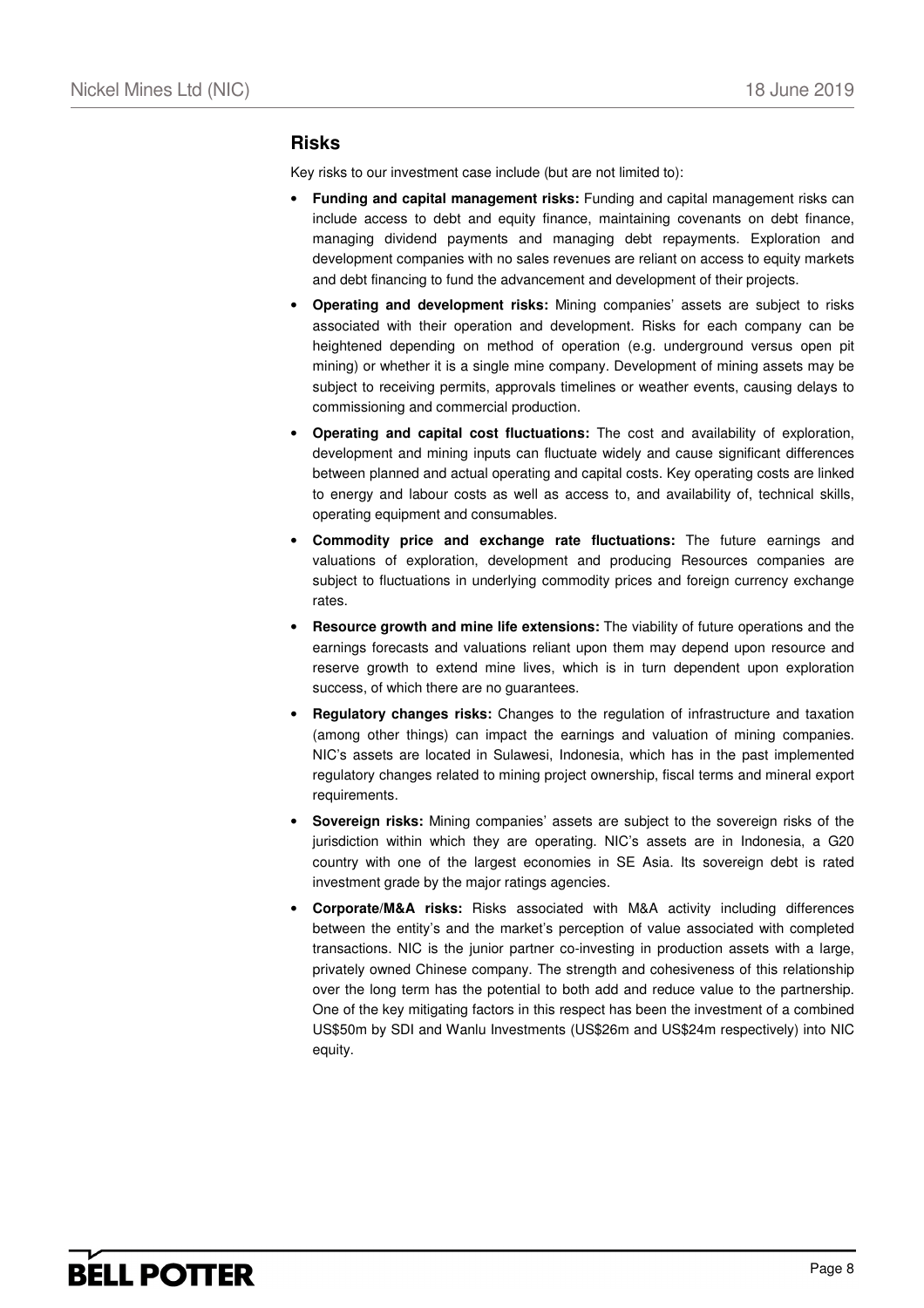# **Nickel Mines Ltd** as at 18 June 2019

# Nickel Mines Ltd (Nickel Mines Ltd (Nickel Mines Ltd (Nickel Mines Ltd (Nickel Mines Ltd (Nickel Mines Ltd (Ni<br>Nickel Mines Ltd (Nickel Mines Ltd (Nickel Mines Ltd (Nickel Mines Ltd (Nickel Mines Ltd (Nickel Mines Ltd (Ni Recommendation Buy, Speculative Price \$0.37<br>Valuation \$0.95

### **Table 3 - Financial summary**

| <b>PROFIT AND LOSS</b>                                  |                |        |        |         |         |         | <b>FINANCIAL RATIOS</b>                               |                           |            |           |          |           |           |
|---------------------------------------------------------|----------------|--------|--------|---------|---------|---------|-------------------------------------------------------|---------------------------|------------|-----------|----------|-----------|-----------|
| Year ending 30 June<br>.                                | Unit           | 2017a  | 2018a  | 2019e   | 2020e   | 2021e   | Year ending 30 June                                   | Unit                      | 2017a      | 2018a     | 2019e    | 2020e     | 2021e     |
| Revenue                                                 | US\$m          | 8.6    | 13.6   | 46.7    | 555.6   | 575.6   | <b>VALUATION</b>                                      |                           |            |           |          |           |           |
| Expense                                                 | US\$m          | (11.9) | (15.1) | (30.9)  | (282.5) | (287.8) | Attributable NPAT                                     | US\$m                     | (3.8)      | (3.3)     | 2.1      | 150.2     | 160.4     |
| <b>EBITDA</b>                                           | US\$m          | (3.3)  | (1.6)  | 15.8    | 273.1   | 287.8   | Attributable NPAT                                     | A\$m                      | (5.1)      | (4.4)     | 2.9      | 202.9     | 213.8     |
| Depreciation                                            | US\$m          | (0.1)  | (0.1)  | (1.8)   | (15.9)  | (15.8)  | <b>Reported EPS</b>                                   | Ac/sh                     | (1.6)      | (0.9)     | 0.3      | 13.3      | 12.8      |
| EBIT                                                    | US\$m          | (3.4)  | (1.6)  | 14.0    | 257.2   | 272.0   | <b>Adjusted EPS</b>                                   | Ac/sh                     | (1.6)      | (0.9)     | 0.3      | 13.3      | 12.8      |
|                                                         | US\$m          |        |        |         |         |         | EPS growth                                            | $\%$                      |            |           |          | 4846%     | $-4%$     |
| Net interest expense                                    |                | (0.5)  | (0.7)  | 0.0     | (2.4)   | (0.3)   |                                                       |                           | nm         | nm        | nm       |           |           |
| Unrealised gains (Impairments)                          | US\$m          |        |        |         |         |         | PER                                                   | X                         | nm         | nm        | 137.3x   | 2.8x      | 2.9x      |
| Other                                                   | US\$m          |        |        | (11.4)  |         |         | <b>DPS</b>                                            | Ac/sh                     |            |           |          |           |           |
| PBT                                                     | US\$m          | (3.9)  | (2.3)  | 2.7     | 254.7   | 271.7   | Franking                                              | %                         | 0%         | 0%        | 0%       | 0%        | 0%        |
| Tax expense                                             | US\$m          | 0.2    | (0.7)  | ÷       | (3.4)   | (3.5)   | Yield                                                 | $\%$                      | 0%         | 0%        | 0%       | 0%        | 0%        |
| Consolidated profit (loss) for the year                 | US\$m          | (3.7)  | (2.9)  | 2.7     | 251.3   | 268.1   | FCF/share                                             | Ac/sh                     | (0.0)      | (16.9)    | (13.9)   | 14.0      | 22.4      |
| Non-Controlling Interest                                | US\$m          | 0.1    | 0.4    | (0.6)   | (101.2) | (107.8) | FCF yield                                             | %                         | 0%         | $-46%$    | $-38%$   | 38%       | 61%       |
| <b>Attributable NPAT (reported)</b>                     | <b>US\$m</b>   | (3.8)  | (3.3)  | 2.1     | 150.2   | 160.4   | P/FCFPS                                               | $\boldsymbol{\mathsf{x}}$ | $-3317.6x$ | $-2.2x$   | $-2.7x$  | 2.6x      | 1.6x      |
| NPAT (underlying)                                       | US\$m          | (3.8)  | (3.3)  | 2.1     | 150.2   | 160.4   | EV/EBITDA                                             | $\boldsymbol{\mathsf{x}}$ | $-90.0x$   | $-192.3x$ | 18.9x    | 1.1x      | 1.0x      |
|                                                         |                |        |        |         |         |         | EBITDA margin                                         | $\%$                      | nm         | nm        | 34%      | 49%       | 50%       |
| <b>CASH FLOW</b>                                        |                |        |        |         |         |         | EBIT margin                                           | $\%$                      | nm         | nm        | 30%      | 46%       | 47%       |
| Year ending 30 June                                     | Unit           | 2017a  | 2018a  | 2019e   | 2020e   | 2021e   | Return on assets                                      | $\%$                      | $-27%$     | $-5%$     | 1%       | 54%       | 39%       |
| <b>OPERATING CASHFLOW</b>                               |                |        |        |         |         |         |                                                       |                           |            |           |          |           |           |
|                                                         |                |        |        |         |         |         | Return on equity                                      | %                         | 2029%      | $-8%$     | 1%       | 67%       | 50%       |
| Receipts                                                | US\$m          | 9.1    | 13.5   | 42.4    | 504.7   | 573.6   | <b>LIQUIDITY &amp; LEVERAGE</b>                       |                           |            |           |          |           |           |
| Payments                                                | US\$m          | (8.8)  | (21.5) | (26.0)  | (219.6) | (286.5) | Net debt (cash)                                       | \$m                       |            |           | (107)    | (167)     | (343)     |
| Tax                                                     | US\$m          |        |        |         |         | (3.4)   | ND / E                                                | $\%$                      | 0%         | 0%        | $-35%$   | $-37%$    | $-56%$    |
| Net interest                                            | US\$m          | 0.0    | 0.1    | 0.0     | (2.4)   | (0.3)   | $ND / (ND + E)$                                       | $\%$                      | 0%         | 0%        | $-55%$   | $-58%$    | $-127%$   |
| Other                                                   | US\$m          | (0.2)  | (0.3)  |         |         |         | EBITDA / Interest                                     | X                         | $-6.1x$    | $-2.4x$   | nm       | 112.4x    | 981.3x    |
| Operating cash flow                                     | US\$m          | 0.1    | (8.2)  | 16.4    | 282.7   | 283.4   | <b>ATTRIBUTABLE DATA - NICKEL MINES LTD</b>           |                           |            |           |          |           |           |
| <b>INVESTING CASHFLOW</b>                               | US\$m          |        | (0.7)  | (118.3) | (121.8) | (2.5)   | Year ending 30 June                                   | Unit                      | 2017a      | 2018a     | 2019e    | 2020e     | 2021e     |
| Property, plant and equipment<br>Mine development       | US\$m          | (0.1)  |        | (7.6)   | (2.5)   | (0.4)   | Revenues                                              | US\$m                     | 6.9        | 10.8      | 43.1     | 337.7     | 346.7     |
| Exploration & evaluation                                | US\$m          |        |        | (0.2)   | (0.4)   | (0.4)   | EBITDA                                                | US\$m                     | (2.7)      | (1.2)     | 14.9     | 164.8     | 172.5     |
| Other                                                   | US\$m          |        | (50.0) |         |         |         | <b>NPAT</b>                                           | US\$m                     | (3.8)      | (3.3)     | 2.1      | 150.2     | 160.4     |
| Investing cash flow                                     | US\$m          | (0.1)  | (50.7) | (126.1) | (124.7) | (3.3)   | Net distributable cash flow                           | US\$m                     | 0.1        | 0.0       | 95.4     | 125.9     | 144.3     |
| Free Cash Flow                                          | US\$m          | (0.0)  | (58.9) | (109.7) | 158.0   | 280.1   | EV/EBITDA                                             | $\boldsymbol{\mathsf{x}}$ | nm         | nm        | 20.1     | 1.8       | 1.7       |
|                                                         |                |        |        |         |         |         | PER                                                   | $\boldsymbol{\mathsf{x}}$ | nm         | nm        | 174.1    | 2.5       | 2.4       |
| <b>FINANCING CASHFLOW</b>                               |                |        |        |         |         |         | P/FCF                                                 | $\boldsymbol{\mathsf{x}}$ | nm         | nm        | nm       | 3.0       | 2.7       |
| Share issues/(buy-backs)                                | US\$m          | 0.1    | 73.9   | 227.0   |         |         |                                                       |                           |            |           |          |           |           |
| Debt proceeds                                           | US\$m          |        |        |         | 80.0    |         | ORE RESERVE AND MINERAL RESOURCE                      |                           |            |           |          |           |           |
| Debt repayments                                         | US\$m          |        | (13.2) |         |         | (16.0)  | Hengjaya Nickel Mine (HM)<br><b>Mineral Resources</b> |                           |            |           | Mdmt     | % Ni      | kt Ni     |
| Distributions to non-controlling interests<br>Dividends | US\$m<br>US\$m |        |        | ł.      | (98.1)  | (103.8) | Measured                                              |                           |            |           | 0.700    | 1.80%     | 12,600    |
| Other                                                   | US\$m          |        | (1.8)  | (11.4)  |         |         | Indicated                                             |                           |            |           | 15.000   | 1.90%     | 285,000   |
| Financing cash flow                                     | US\$m          | 0.1    | 59.0   | 215.7   | (18.1)  | (119.8) | Inferred                                              |                           |            |           | 22.000   | 1.80%     | 396,000   |
|                                                         | US\$m          |        |        | 106.0   |         |         |                                                       |                           |            |           | 38.000   | 1.80%     | 678,000   |
| Change in cash                                          |                | 0.1    | 0.0    |         | 139.9   | 160.3   | <b>Total</b>                                          |                           |            |           |          |           |           |
|                                                         |                |        |        |         |         |         |                                                       |                           |            |           |          |           |           |
| <b>BALANCE SHEET</b>                                    |                |        |        |         |         |         | <b>ASSUMPTIONS - Prices</b>                           |                           |            |           |          |           |           |
| Year ending 30 June                                     | Unit           | 2017a  | 2018a  | 2019e   | 2020e   | 2021e   | Year ending 30 June avg                               | Unit                      | 2017a      | 2018a     | 2019e    | 2020e     | 2021e     |
| <b>ASSETS</b>                                           |                |        |        |         |         |         |                                                       |                           |            |           |          |           |           |
| Cash & short term investments                           | US\$m          | 0.3    | 0.8    | 106.8   | 246.7   | 407.0   | Nickel                                                | <b>US\$/lb</b>            | \$4.60     | \$5.65    | \$5.83   | \$7.15    | \$7.45    |
| Accounts receivable                                     | US\$m          | 0.3    | 0.4    | 4.7     | 55.6    | 57.6    | Nickel                                                | US\$/t                    | \$10,141   | \$12,456  | \$12,859 | \$15,763  | \$16,424  |
| Property, plant & equipment                             | US\$m          | 26.3   | 76.6   | 193.4   | 301.7   | 290.7   | Currency                                              |                           |            |           |          |           |           |
| Mine development expenditure                            | US\$m          |        |        | 7.3     | 7.6     | 5.8     | AUD:USD                                               |                           | 0.75       | 0.78      | 0.72     | 0.74      | 0.75      |
| Exploration & evaluation                                | US\$m          |        |        | 0.2     | 0.4     | 0.7     |                                                       |                           |            |           |          |           |           |
| Other                                                   | US\$m          | 1.1    | 1.6    | 1.6     | 1.6     | 1.6     | <b>ASSUMPTIONS - Production &amp; costs</b>           |                           |            |           |          |           |           |
| <b>Total assets</b>                                     | US\$m          | 27.9   | 79.4   | 314.0   | 613.5   | 763.3   | Year ending 30 June                                   | Unit                      | 2017a      | 2018a     | 2019e    | 2020e     | 2021e     |
| <b>LIABILITIES</b>                                      |                |        |        |         |         |         | Hengjaya Mine                                         |                           |            |           |          |           |           |
| Accounts payable                                        | US\$m          | 12.3   | 2.9    | 7.7     | 70.6    | 72.0    | Ore mined                                             | wmt                       | 303,597    | 391,362   | 581,380  | 1,571,656 | 1,564,545 |
|                                                         |                |        |        |         |         |         |                                                       |                           |            |           |          |           |           |
| Income tax payable                                      | US\$m          | 0.4    | 0.7    |         | 3.4     | 3.5     | Ore grade                                             | % Ni                      | 2.1%       | 2.1%      | 2.0%     | 1.8%      | 1.8%      |
| Borrowings                                              | US\$m          | 13.5   |        |         | 80.0    | 64.0    | Nickel in ore                                         | t Ni                      | 6,254      | 8,062     | 7,176    | 17,823    | 17,742    |
| Other                                                   | US\$m          | 0.6    | 0.8    | 1.4     | 1.4     | 1.4     | Nickel in ore (attributable)                          | t Ni                      | 5,003      | 6,450     | 5,741    | 12,476    | 11,177    |
| <b>Total liabilities</b>                                | US\$m          | 26.8   | 4.3    | 9.1     | 155.5   | 140.9   | RKEF (IMIP)                                           |                           |            |           |          |           |           |
| <b>SHAREHOLDER'S EQUITY</b>                             |                |        |        |         |         |         | NPI production                                        | $\ddagger$                |            |           | 40,224   | 280,000   | 300,000   |
| Share capital                                           | US\$m          | 26.2   | 103.1  | 330.1   | 330.1   | 330.1   | Contained nickel                                      | t Ni                      |            |           | 5,390    | 33,150    | 33,000    |
| Reserves                                                | US\$m          | (0.6)  | (0.6)  | (0.6)   | (0.6)   | (0.6)   | Contained nickel (attributable)                       | t Ni                      |            |           | 2,075    | 19,890    | 19,800    |
| Retained earnings                                       | US\$m          | (26.0) | (29.3) | (27.1)  | 123.0   | 283.4   | Costs                                                 |                           |            |           |          |           |           |
| <b>Total equity</b>                                     | US\$m          | (0.4)  | 73.2   | 302.4   | 452.6   | 612.9   | Cash costs                                            | US\$/t Ni                 |            |           |          | \$7,792   | \$7,974   |
| Weighted average shares                                 | m              | 316.6  | 461.8  | 1,094.2 | 1,522.4 | 1,664.9 | All-in-Sustaining-Costs (AISC)                        | US\$/t Ni                 |            |           |          | \$7,841   | \$8,023   |
|                                                         |                |        |        |         |         |         |                                                       |                           |            |           |          |           |           |
| <b>CAPITAL STRUCTURE</b>                                |                |        |        |         |         |         | <b>VALUATION</b>                                      |                           |            |           |          |           |           |
|                                                         |                |        |        |         |         |         |                                                       |                           |            |           |          |           |           |

|  | <b>CAPITAL STRUCTURE</b> |  |
|--|--------------------------|--|
|  |                          |  |

|                                     |        |                                          |         |                            |           |        | .       |
|-------------------------------------|--------|------------------------------------------|---------|----------------------------|-----------|--------|---------|
| Shares on issue                     | m      |                                          | 1.245.2 | Options in the money (m)   |           |        |         |
| Total shares on issue               | m      | (add 419.7m escrow and placement shares) | 1.664.9 | Total shares diluted (m)   |           |        | 1.664.9 |
| Share price                         | A\$/sh |                                          | 0.370   |                            | Valuation |        |         |
| Market capitalisation               | A\$m   |                                          | 513.6   | Sum-of-the-parts           | A\$m      | A\$/sh |         |
| Net cash                            | A\$m   |                                          | 80.0    | RKEF (NPV12)               | 1,430.4   | 0.86   |         |
| Enterprise value (undiluted)        | A\$m   |                                          | 433.6   | Hengjaya Mine (NPV12)      | 63.0      | 0.04   |         |
| Options outstanding (m)             | m      |                                          | 0.0     | Other exploration          | 25.0      | 0.02   |         |
| Options (in the money)              | m      |                                          | 0.0     | Corporate overheads        | (18.6)    | (0.01) |         |
| Issued shares (diluted for options) | m      |                                          | 1.664.9 | Subtotal                   | 1.499.8   | 0.90   |         |
| Market capitalisation (diluted)     | A\$m   |                                          | 616.0   | Net cash (debt)            | 80.0      | 0.05   |         |
| Net cash + options                  | A\$m   |                                          | 80.0    | <b>Total (undiluted)</b>   | 1.579.8   | 0.95   |         |
| Enterprise value (diluted)          | A\$m   |                                          | 536.0   | Dilutive effect of options |           |        |         |

| <b>MAJOR SHAREHOLD</b> |  |  |  |
|------------------------|--|--|--|
| Sharaholder            |  |  |  |

| Shareholder                            | %     | m     |
|----------------------------------------|-------|-------|
| Directors and Management               | 18.1% | 302.0 |
| Shanghai Decent (SDI)                  | 9.7%  | 161.7 |
| Shanghai Wanlu                         | 9.0%  | 149.3 |
| <b>BlackRock Investment Management</b> | 8.3%  | 137.9 |
| Regal FM                               | 4.3%  | 71.0  |
|                                        |       |       |

| Year ending 30 June<br>VALUATION                             | Unit                      | 2017a      | 2018a     | 2019e        | 2020e                       | 2021e        |
|--------------------------------------------------------------|---------------------------|------------|-----------|--------------|-----------------------------|--------------|
| Attributable NPAT                                            | US\$m                     | (3.8)      | (3.3)     | 2.1          | 150.2                       | 160.4        |
| Attributable NPAT                                            | A\$m                      | (5.1)      | (4.4)     | 2.9          | 202.9                       | 213.8        |
| <b>Reported EPS</b>                                          | Ac/sh                     | (1.6)      | (0.9)     | 0.3          | 13.3                        | 12.8         |
| <b>Adjusted EPS</b>                                          | Ac/sh                     | (1.6)      | (0.9)     | 0.3          | 13.3                        | 12.8         |
| EPS growth                                                   | %                         | nm         | nm        | nm           | 4846%                       | $-4%$        |
| PER                                                          | X                         | nm         | nm        | 137.3x       | 2.8x                        | 2.9x         |
| DPS                                                          | Ac/sh                     |            |           |              |                             |              |
| Franking                                                     | %                         | 0%         | 0%        | 0%           | 0%                          | 0%           |
| Yield                                                        | %                         | 0%         | 0%        | 0%           | 0%                          | 0%           |
| FCF/share                                                    | Ac/sh                     | (0.0)      | (16.9)    | (13.9)       | 14.0                        | 22.4         |
| FCF yield                                                    | %                         | 0%         | $-46%$    | $-38%$       | 38%                         | 61%          |
| P/FCFPS                                                      | X                         | $-3317.6x$ | $-2.2x$   | $-2.7x$      | 2.6x                        | 1.6x         |
| EV/EBITDA                                                    | X                         | $-90.0x$   | $-192.3x$ | 18.9x        | 1.1x                        | 1.0x         |
| EBITDA margin                                                | %                         | nm         | nm        | 34%          | 49%                         | 50%          |
| EBIT margin                                                  | %                         | nm         | nm        | 30%          | 46%                         | 47%          |
| Return on assets                                             | %                         | $-27%$     | $-5%$     | 1%           | 54%                         | 39%          |
| Return on equity                                             | $\%$                      | 2029%      | $-8%$     | 1%           | 67%                         | 50%          |
| <b>LIQUIDITY &amp; LEVERAGE</b>                              |                           |            |           |              |                             |              |
| Net debt (cash)                                              | \$m                       |            |           | (107)        | (167)                       | (343)        |
| ND / E                                                       | %                         | 0%         | 0%        | $-35%$       | $-37%$                      | $-56%$       |
| ND / (ND + E)                                                | %                         | 0%         | 0%        | $-55%$       | $-58%$                      | $-127%$      |
| EBITDA / Interest                                            | X                         | $-6.1x$    | $-2.4x$   | nm           | 112.4x                      | 981.3x       |
|                                                              |                           |            |           |              |                             |              |
| ATTRIBUTABLE DATA - NICKEL MINES LTD<br>Year ending 30 June  | Unit                      | 2017a      | 2018a     | 2019e        | 2020e                       | 2021e        |
| Revenues                                                     | US\$m                     | 6.9        | 10.8      | 43.1         | 337.7                       | 346.7        |
| EBITDA                                                       | US\$m                     | (2.7)      | (1.2)     | 14.9         | 164.8                       | 172.5        |
| <b>NPAT</b>                                                  | US\$m                     | (3.8)      | (3.3)     | 2.1          | 150.2                       | 160.4        |
| Net distributable cash flow<br>EV/EBITDA                     | US\$m<br>X                | 0.1<br>nm  | 0.0<br>nm | 95.4<br>20.1 | 125.9<br>1.8                | 144.3<br>1.7 |
| PER                                                          | $\boldsymbol{\mathsf{x}}$ | nm         | nm        | 174.1        | 2.5                         | 2.4          |
|                                                              |                           |            |           |              |                             |              |
| P/FCF                                                        | X                         | nm         | nm        | nm           | 3.0                         | 2.7          |
|                                                              |                           |            |           |              |                             |              |
| ORE RESERVE AND MINERAL RESOURCE                             |                           |            |           |              |                             |              |
| Hengjaya Nickel Mine (HM)<br><b>Mineral Resources</b>        |                           |            |           | Mdmt         | % Ni                        | kt Ni        |
|                                                              |                           |            |           | 0.700        | 1.80%                       | 12,600       |
|                                                              |                           |            |           | 15.000       | 1.90%                       | 285,000      |
|                                                              |                           |            |           | 22.000       | 1.80%                       | 396,000      |
| Measured<br>Indicated<br>Inferred<br>Total                   |                           |            |           | 38.000       | 1.80%                       | 678,000      |
|                                                              |                           |            |           |              |                             |              |
| <b>ASSUMPTIONS - Prices</b>                                  |                           |            |           |              |                             |              |
| Year ending 30 June avg                                      | Unit                      | 2017a      | 2018a     | 2019e        | 2020e                       | 2021e        |
|                                                              |                           |            |           |              |                             |              |
| Nickel                                                       | US\$/lb                   | \$4.60     | \$5.65    | \$5.83       | \$7.15                      | \$7.45       |
| Nickel                                                       | US\$/t                    | \$10,141   | \$12,456  | \$12,859     | \$15,763                    | \$16,424     |
| Currency                                                     |                           |            |           |              |                             |              |
| AUD:USD                                                      |                           | 0.75       | 0.78      | 0.72         | 0.74                        | 0.75         |
|                                                              |                           |            |           |              |                             |              |
| <b>ASSUMPTIONS - Production &amp; costs</b>                  |                           |            |           | 2019e        |                             |              |
| Year ending 30 June<br>Hengjaya Mine                         | Unit                      | 2017a      | 2018a     |              | 2020e                       | 2021e        |
| Ore mined                                                    | wmt                       | 303,597    | 391,362   |              | 581,380 1,571,656 1,564,545 |              |
| Ore grade                                                    | % Ni                      | 2.1%       | 2.1%      | 2.0%         | 1.8%                        | 1.8%         |
| Nickel in ore                                                | t Ni                      | 6,254      | 8,062     | 7,176        | 17,823                      | 17,742       |
| Nickel in ore (attributable)                                 | t Ni                      | 5,003      | 6,450     | 5,741        | 12,476                      | 11,177       |
| RKEF (IMIP)                                                  |                           |            |           |              |                             |              |
| NPI production                                               | t                         |            |           | 40,224       | 280,000                     | 300,000      |
|                                                              | t Ni                      |            |           | 5,390        | 33,150                      | 33,000       |
|                                                              | t Ni                      |            |           | 2,075        | 19,890                      | 19,800       |
| Contained nickel<br>Contained nickel (attributable)<br>Costs |                           |            |           |              |                             |              |
| Cash costs                                                   | US\$/t Ni                 |            |           |              | \$7,792                     | \$7,974      |

|                                     |              |                                          |         |                            |           |        | ------  |
|-------------------------------------|--------------|------------------------------------------|---------|----------------------------|-----------|--------|---------|
|                                     |              |                                          |         |                            |           |        |         |
| <b>CAPITAL STRUCTURE</b>            |              |                                          |         | <b>VALUATION</b>           |           |        |         |
|                                     |              |                                          |         | Ordinary shares (m)        |           |        | 1.664.9 |
| Shares on issue                     | m            |                                          | 1,245.2 | Options in the money (m)   |           |        |         |
| Total shares on issue               | m            | (add 419.7m escrow and placement shares) | 1,664.9 | Total shares diluted (m)   |           |        | 1,664.9 |
| Share price                         | A\$/sh       |                                          | 0.370   |                            | Valuation |        |         |
| Market capitalisation               | A\$m         |                                          | 513.6   | Sum-of-the-parts           | A\$m      | A\$/sh |         |
| Net cash                            | A\$m         |                                          | 80.0    | RKEF (NPV12)               | .430.4    | 0.86   |         |
| Enterprise value (undiluted)        | <b>A</b> \$m |                                          | 433.6   | Hengjaya Mine (NPV12)      | 63.0      | 0.04   |         |
| Options outstanding (m)             | m            |                                          | 0.0     | Other exploration          | 25.0      | 0.02   |         |
| Options (in the money)              | m            |                                          | 0.0     | Corporate overheads        | (18.6)    | (0.01) |         |
| Issued shares (diluted for options) | m            |                                          | .664.9  | Subtotal                   | .499.8    | 0.90   |         |
| Market capitalisation (diluted)     | A\$m         |                                          | 616.0   | Net cash (debt)            | 80.0      | 0.05   |         |
| Net cash + options                  | A\$m         |                                          | 80.0    | <b>Total (undiluted)</b>   | 1,579.8   | 0.95   |         |
| Enterprise value (diluted)          | A\$m         |                                          | 536.0   | Dilutive effect of options |           |        |         |
|                                     |              |                                          |         | Add cash from options      |           |        |         |
| <b>MAJOR SHAREHOLDERS</b>           |              |                                          |         | <b>Total (diluted)</b>     | 1.579.8   | 0.95   |         |
| المحاولات والمسمحات                 |              |                                          | $\sim$  |                            |           |        |         |

SOURCE: BELL POTTER SECURITIES ESTIMATES